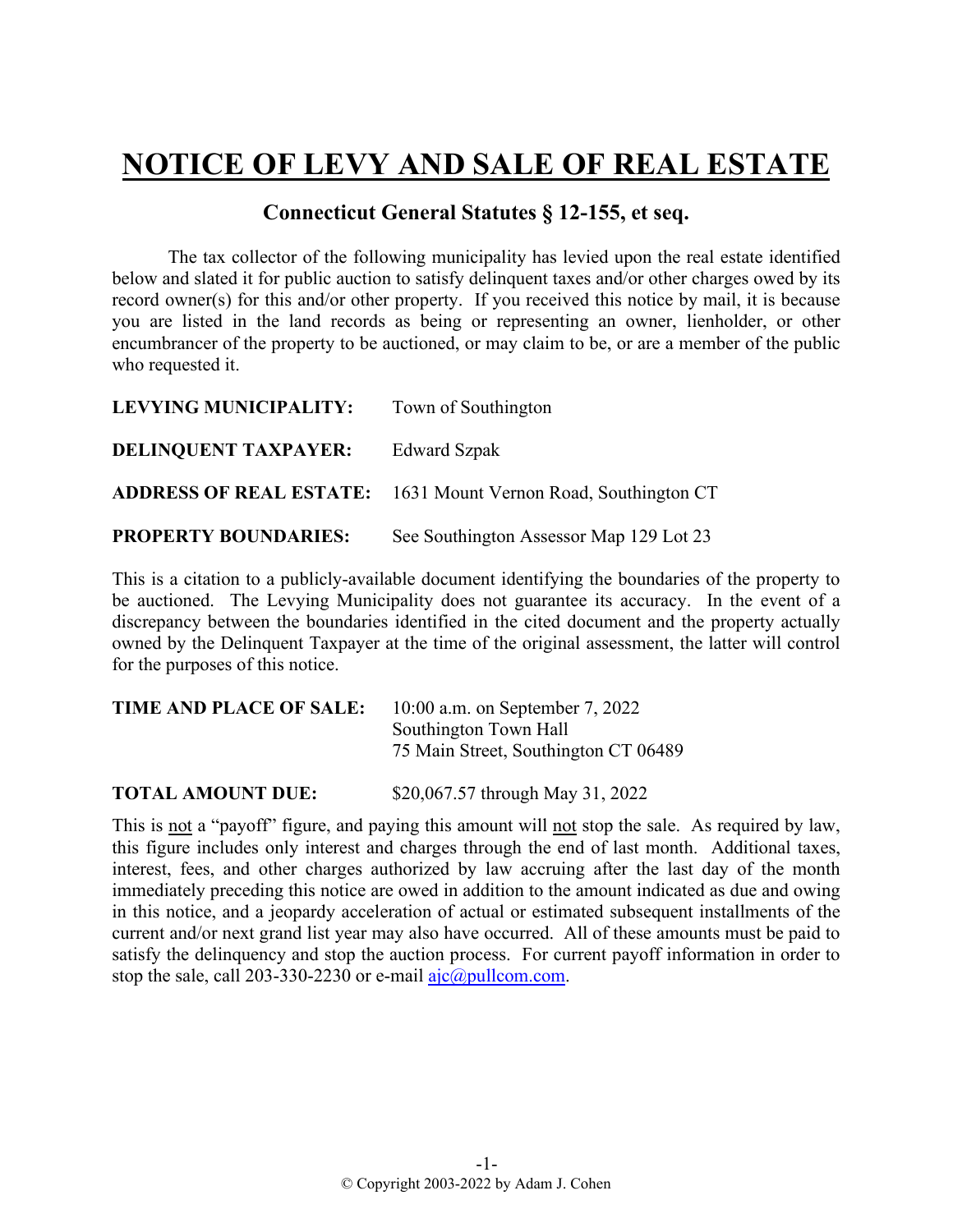**SURVIVING ENCUMBRANCES:** This property will be sold "free and clear" to the winning bidder subject only to: (1) taxes and water/sewer charges laid by the levying municipality which were not yet due and payable at the time of the levy, which is the date accompanying the signature on the first notice of this sale filed in the land records, except as are recovered from the sale; (2) the accrued taxes and water/sewer charges of any other governmental authority against this property; (3) any federal lien recorded until 30 days before the date which is six months after the auction date, except as extinguished pursuant to federal law; (4) easements, covenants and restrictions in favor of other parcels of land predating the time of the levy; (5) solely to the extent any of the delinquencies identified above was assessed on property other than the property to be sold, all encumbrances perfected before this notice was recorded; (6) interests exempt from levy and sale under the Constitution and laws of the United States; (7) the interest of any person or such person's predecessors in title for whom notice of the sale was not sent as required by law, and who had a right to such notice, and who did not in fact know of it within six months thereafter, until expiration of the limitation deadline in C.G.S. § 12-159b; (8) any monetary encumbrance recorded between June 10, 2022 and the date the first notice of this sale was filed in the land records, unless its holder is notified of the tax sale as required by law or in fact knew of it within six months thereafter; (9) any other interest not foreclosed by this tax sale procedure under state law; and (10) the effect of any federal, state, or local law and the restrictions and conditions in the tax sale notices and announced at the auction.

**PERSONS TO WHOM THIS NOTICE IS SENT:** The following persons are, or may claim to be, or may represent, the known holders of choate interests which will be affected by the sale. Absent payment in full before the auction or valid redemption within six months thereafter, the respective titles, mortgages, liens, restraints on alienation, and other encumbrances in this property in favor of all persons with actual or constructive notice thereof shall be extinguished.

| Edward Szpak           | <b>Edward Szpak</b>    |
|------------------------|------------------------|
| 1631 Mount Vernon Road | 1681 Mount Vernon Road |
| Southington, CT 06489  | Southington, CT 06489  |